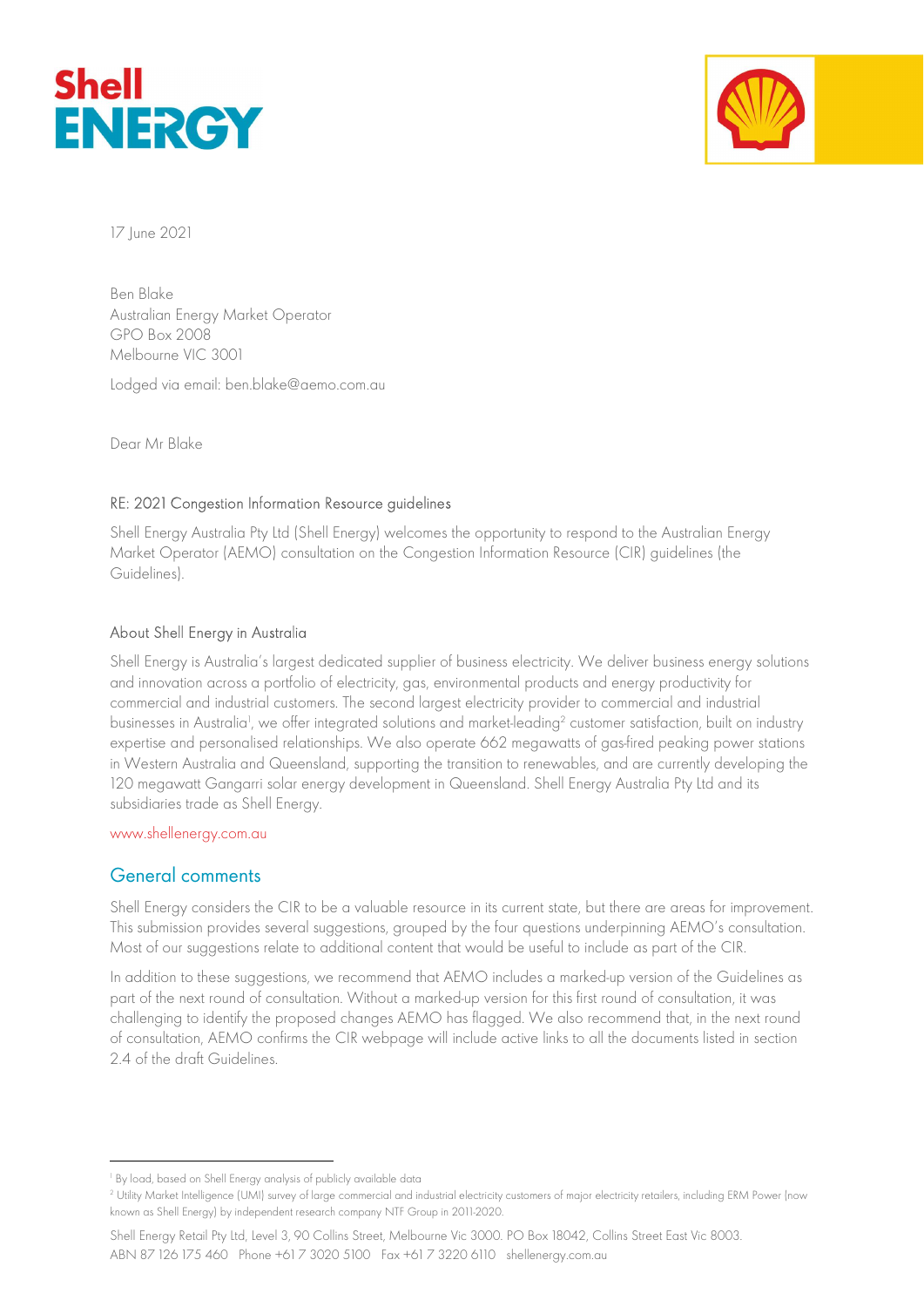



# Quality, relevance and frequency of information currently provided in the CIR

Shell Energy considers that, in general, the information currently provided in the CIR is appropriate. However, it would be useful if the monthly and annual constraints reports had more granular segregation of data with regard to the "Type" of constraint. In particular, where a constraint is associated with the provision of power system services (i.e. system strength) or a generator being constrained off due to a lack of power system services, it would be beneficial if the constraint was designated as such rather than the currently used "NIL" (which simply indicates no transmission elements are out of service). This would ensure a consistent, like-for-like comparison of the market impacts of the various types of constraints applied by AEMO. Shell Energy Australia would be happy to discuss this suggestion in more detail with AEMO.

# What additional information should be included in the CIR?

### Forecasting of future network congestion

As it stands, the CIR provides information in hindsight. I.e. it reports on what constraints have bound in the past, and how these constraints have impacted the broader network. This information is valuable and should be retained.

However, it would be useful if the CIR also included a forecast of network congestion in the medium-term future. This would help to improve market participant decision making (e.g. in relation to potential future investments and operational and contracting strategies).

This suggestion could be implemented by producing a quarterly report showing the constraints that are forecast to bind (and the frequency of them binding) as obtained from the medium-term projected assessment of system adequacy (MTPASA) POE10 and POE50 demand forecast reliability assessments. The report could be:

- aligned with the first MTPASA run in each quarter, and cover the MTPASA reliability assessment period
- relatively high-level, and direct interested parties to the MTPASA data for more detail.

As this data is already calculated as part of the MTPASA reliability assessment, we consider that this would be relatively simple to implement, but would be of material value to market participants.

### Replication of the AEMO control room network mimic panel

During periods of extreme power system conditions (when unplanned network outages may occur), AEMO's control room staff typically have limited capacity to issue and update market notices in a timely manner as they are rightly focussed on maintaining the secure operation of the power system. This is entirely understandable, but it means that there is a delay between physical changes in the network, and market participants becoming aware of them. This inevitably leads to less-efficient decision making than would occur if market participants had access to real-time information<sup>3</sup>. This issue was highlighted during the summer 2019/20 NSW bushfire and the 25 May 2021 Calvale switchyard failure events.

To address this, we recommend that AEMO makes available to market participants a replica of the network mimic panel used in AEMO's control room. The mimic could be hosted on the Electricity Market Management System (EMMS) or a secure AEMO website to mitigate security risks.

There are a range of situations where real-time information would prompt a more efficient response from market participants, which would ultimately flow through to lower prices paid by consumers. Examples include the following.

<sup>3</sup> For the avoidance of doubt, we consider this inefficiency to be a result of a systems failure, not a failure of AEMO control room staff.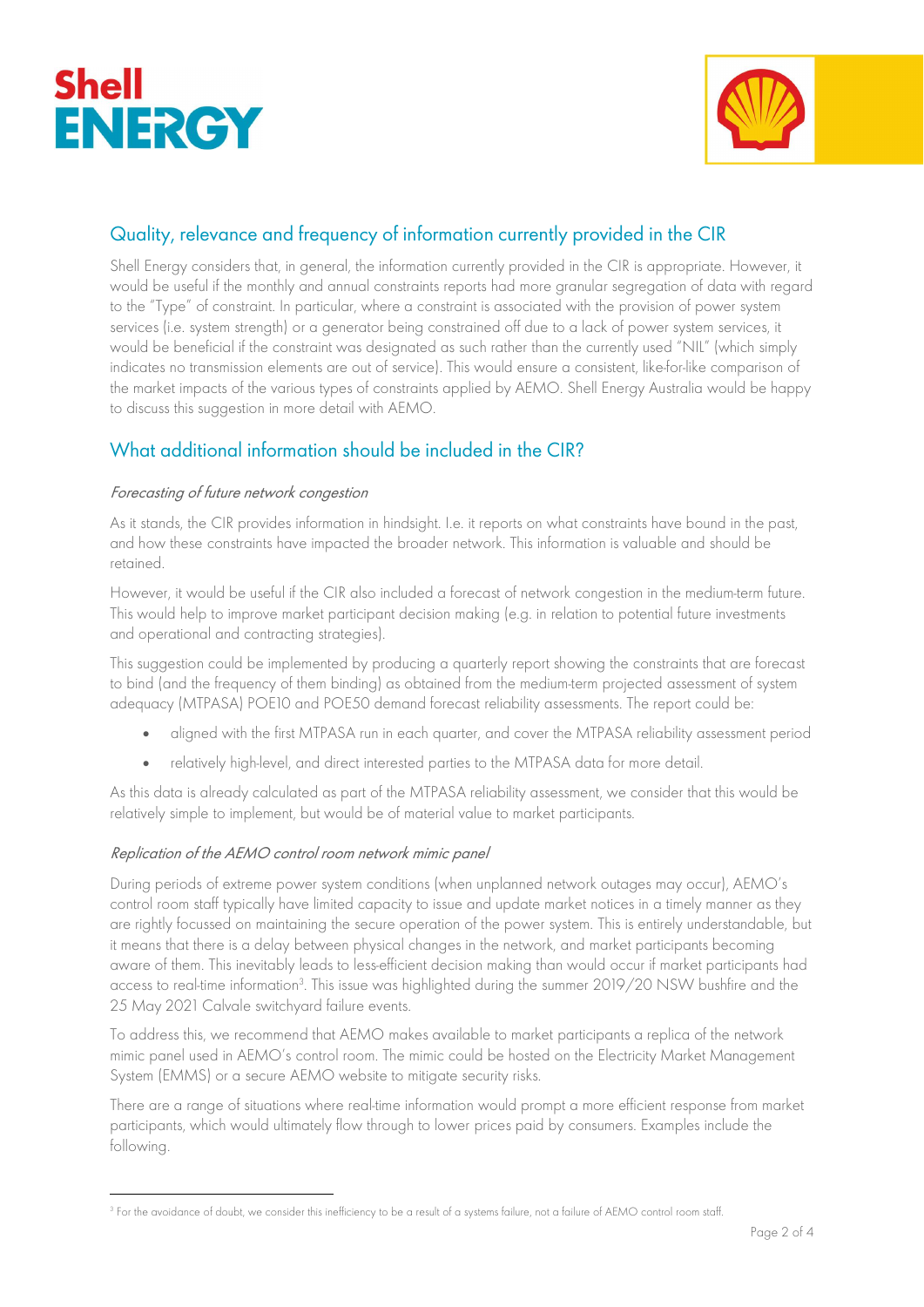



- Real-time outage information may prompt generators to source fuel and/or bring units online prior to being directed by AEMO.
- Providers of time-limited services (e.g. short-duration storage or demand response) would be betterplaced to anticipate system requirements for the near future. Improving the information available to them could avoid a situation where they exhaust their ability to generate (or reduce demand) prior to when their output would be most beneficial to the system. This will become more important as synchronous generating units retire, and storage and demand response become more critical for power system operations.

#### Improved monitoring of network outage planning

The Network Outage Schedule (NOS) is a useful tool for market participants. To further increase its utility, we suggest that the CIR should include a report (either annually or monthly) on:

- the time blocks between the lodgement of each outage request in the NOS and the outage commencement date
- the number of times each network outage date was changed (including a histogram of the number of days each outage date was changed by).

Currently there is no assessment of what would be considered good outage planning practices by Network Service Providers (NSPs). The closer to the outage date that a network outage advice is provided to the market, the less time is available for market participants to implement adjustments to ensure efficient market outcomes. Similarly, short-notice changes to planned network outages may lead to inefficient outcomes if adjustments made by participants in response to planned network outages are negated by a change in the outage dates.

In our view, the first step to address this issue is to obtain a better understanding of the network outage planning outcomes and changes in network outage plans. This would provide transparency to NSP's actual outage planning practices. From there, it may be possible to identify and implement improvements in the network outage planning process.

#### Network outage management

To improve market participants' understanding of outages (which would improve participants' ability to plan for future outages), we recommend that the CIR includes a report (either annually or monthly) on the timeliness of outage commencements and completions. In particular, it would be useful for the report to include statistics on the number of times the outage return to service (RTS) is delayed, and the length of the delay.

## What congestion-related information could AEMO stop publishing in the CIR?

Shell Energy recommends that AEMO continues to publish all the information it currently includes in the CIR. We consider that it remains relevant to stakeholders for making operational, planning and investment decisions.

## Requiring TNSPs to publish limits advice

We support AEMO's proposal to revise the Guidelines to include a clear requirement for NSPs to publish limit advice on their respective websites or on AEMO's limits advice page. Where data is published on an individual NSP's website, we recommend an active link to this be established on the CIR website.

Where dynamic limits are used, it would be useful for market participants to have access to this information in real time on the system mimic described above.